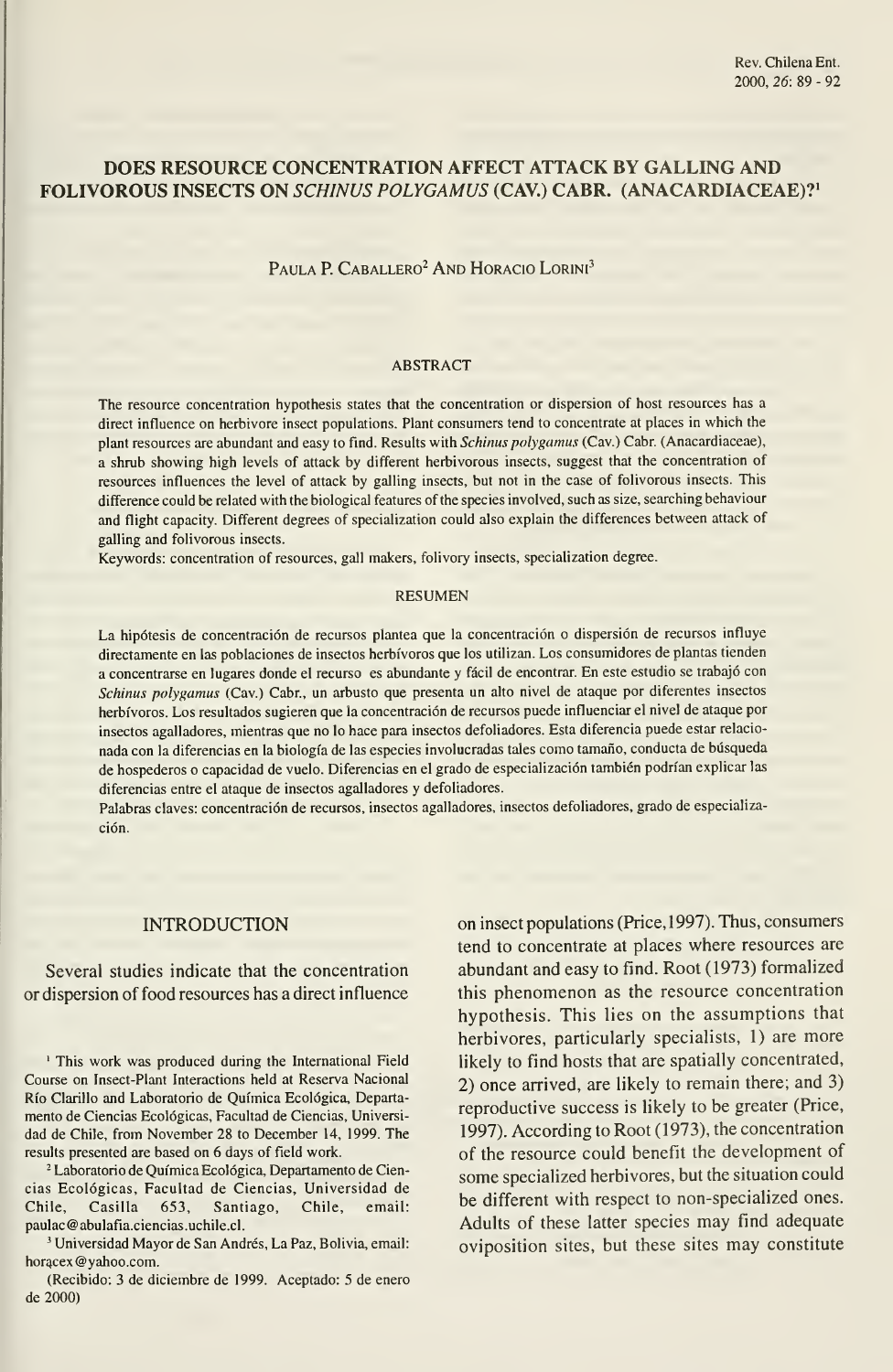inadequate larval food (Price, 1997). Thus, members of these species may tend to emigrate from the patch.

Schinus polygamus (Cav.) Cabr. (Anacardiaceae) is an abundant shrub in the semi-arid matorral of Central Chile. High levels of attack by different herbivorous insects have been reported in this species (Hoffmann, 1998; Navas, 1976). In addition, the family Anacardiaceae concentrates 9.2 % of all types of galls described in the Chilean flora (Nuñez & Sáiz, 1994). In particular, in S. polygamus seven types of galls have been reported, five of which are rather common (Nuñez & Sáiz, 1994, 1997). The aim of this study was to examine the effect of the degree of aggregation of resources on the number of leaves showing herbivory and the number of galls present in plants of S. polygamus.

### MATERIALS AND METHODS

Data were collected between December 5 and 10, 1999 at the Río Clarillo National Reserve (33°51'S, 70°29'W, 45 km southeast of Santiago, Chile). Schinus polygamus is an abundant, polymorphic evergreen shrub of 1-2.5 m hight, with high to low aggregated distribution. Twenty-one patches with different degrees of aggregation of S. polygamus individuals were defined. Each patch was ídentified as a focal plant surrounded (or not) by other conspecifics in the centre of a circle with <sup>10</sup> m radius. The height and approximate cover of each individual in the experimental unit was measured. The number of neighbouring individuals and the distance between each of them and the focal plant were also assessed.

To analyze the effect of the aggregation degree on the abundance of galls and incidence of folivory, standardized samples of 100 g of fresh biomass (branches, leaves, etc), were randomly collected from the focal plant of each patch. Samples were stored in plastic bags until analyzed. The following parameters were recorded for each sample: number of galls, type of galls, number of damaged leaves (chewed, sucked, etc.) and number of undamaged leaves.

Multiple regression analysis was performed separately for the dependent variables "number of galls" and "incidence of folivory". First, a basic multiple regression was performed where all the independent variables were tested at the same time, followed by a multiple regression with the forward stepwise form, to identify the most relevant variables. An exploratory analysis indicated the need to In  $(x + 1)$  - transform some data sets to deal with the assumptions of the parametric statistics.

### RESULTS

The results of the multiple regression showed no relation between folivory and different variables related to aggregation ( $R = 0.60$ ,  $P = 0.31$ ). The multiple regression for the number of galls showed a different scenario. There was a significant relationship between the number of galls and varia bles related to aggregation of resources  $(R = 0.82,$  $P = 0.006$ . The variables with positive significant correlations with number of galls were focal shrub height ( $P = 0.030$ ) and height of highest neighbour  $(P = 0.021)$ , whereas cover area of neighbours had a negative significant correlation ( $P = 0.027$ ).

In order to determine the most important independent variables on the multiple regression, a forward stepwise analysis was performed. The variables that aróse as the most important determinants of the increase of the number of galls, were the heights of the highest neighbour and of the focal plant, and the coverage of the neighbouring plants (Table 1).

|  | <b>TABLE 1</b> |  |  |  |
|--|----------------|--|--|--|
|--|----------------|--|--|--|

FORWARD STEPWISE ANALYSIS FOR INCIDENCE OF GALLING INSECTS IN PATCHES WITH DIFFERENT DEGREES OF AGGREGATION OF SCHINUS POLYGAMUS.

|                             |          | Partial<br>correlation | P-level |
|-----------------------------|----------|------------------------|---------|
| Height of focal shrub       | 0.542    | 0.648                  | 0.0025  |
| Height of highest neighbour | 0.891    | 0.650                  | 0.0024  |
| Area covered by neighbours  | $-0.634$ | $-0.518$               | 0.022   |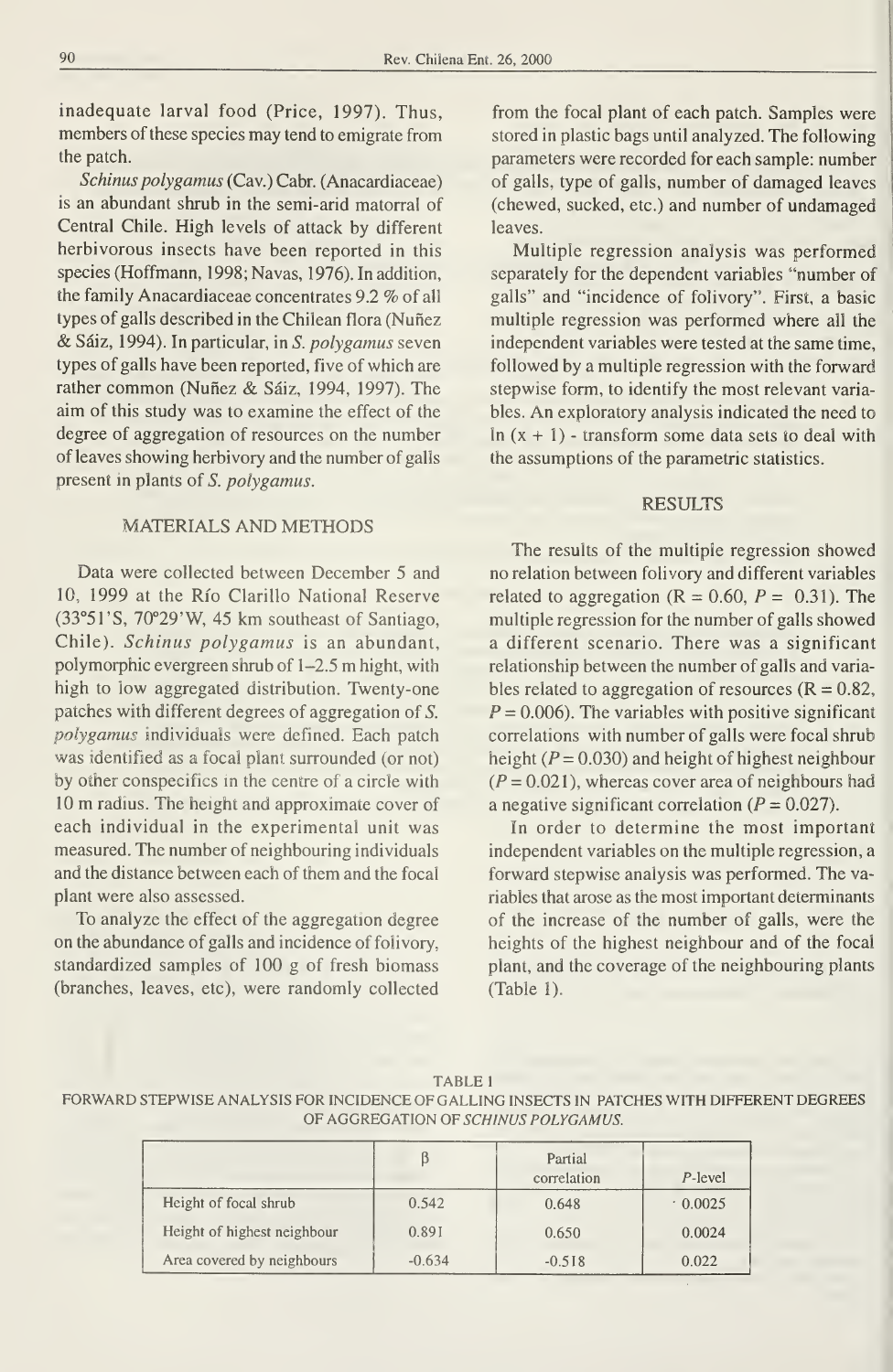### DISCUSSION

In general, it may be hypothesized that the volume of the plants is the most important cue for the visual finding of the host by the gall makers. At the level of multiple regressions made with the forward stepwise procedure, the height of the neighbours, the height of the focal plant and the coverage of the neighbours inside the experimental units, determine the most significant level of relation with the number of galls.

The presence of galls correlated directly with variables related to the height of shrubs in each patch, and inversely with the area covered by neighbors in the patch. Both types of variables are related to how conspicuous the resource was. On the other hand, field observations showed that in patches with numerous conspecifics, the presence of galls tended to be homogeneous, i.e. all neighbouring plants had galls. Thus, the results suggest that a conspicuous patch, with high plants, is able to recruit a high number of galling insects, but the presence of several conspecifics in the patch results in homogeneization of the attack by these insects.

Although the presence of galls showed a significant relation with variables related to concentration of resources, no such relation was found with the incidence of folivory. These differences could be attributed to two major facts: insect-host specialisation and the capacity of the insects for searching and finding the resources.

The insects that are involved in the production of galls in S. polygamus are species from the families Psyllidae, Cecidomyiidae and Cecidosidae, generally smaller than <sup>5</sup> mm (Sáiz & Nuñez, 1997; Artigas, 1994). Small insects tend to have restricted capacity to explore distant places. For example, psyllids are jumping homopterans with poor capacity to maintain prolonged flights (Artigas, 1994). Assuming that these incapacities decrease the probability to colonize farther away patches, the correlation encountered in this work supports this fact.

The formation of galls reflects a high level of specificity between plants and galling insects (Dreger - Jauffret & Shorthouse, 1992). In contrast, folivorous insects tend to be relatively polyphagous species, foraging on a wider range of resources. In

this sense, generalist folivorous insects could have less difficulty in finding suitable hosts than could have specialized gall makers. Thus, for small and specialist organisms such as the galling insects present in the system studied, the effect of distance could be a real barrier between the potential host plants, comparable to the presence of other kinds of vegetation or other physical barriers such as rivers, hills, etc. These barriers would decrease the probability of arrival to the host plants, and could be particularly important in explaining the differences of folivorous and galling insects in relation to resource concentration.

Few studies have discussed the biology of galling insects present in the Central Chilean matorral, and none of them has addressed their flight capacities and host searching abilities. These are relevant data to record in the future. The relations found between the presence of galls and variables related to concentration of resources suggest that the dispersion capacity of galling insects in S. polygamus are related with the conspicuity of patches, but a high concentration of resources could lead to a dilution of attack by the insect. In other words, those patches containing tall plants could be more attractive to galling insects, but if they are highly dense, this effect would be diluted.

### ACKNOWLEDGEMENTS

We thank Richard J. Hopkins, Mattias Jonsson, Claudio C. Ramírez, Ernesto Gianoli, Rodrigo Ríos, Andrea Loayza and Wilfredo Gonzáles for comments on this manuscript. We gratefully acknowledge the financial support of MISTRA/IFS for our participation in the course, and the help and advice received from staff at CONAF.

#### REFERENCES

- Artigas, J.N. 1994. Entomología Económica. Insectos de in terés agrícola, forestal, médico y veterinario. Vol. <sup>1</sup> .Edicio nes Universidad de Concepción. Concepción.
- Dreger-Jauffret, F. & Shorthouse, J.D. 1992. Diversity of gall inducing insects and their galls. In: J. Shorthouse & O. Rohfritsch (eds), Biology of insectinduced galls, pp. 8-33. Oxford University Press Inc., New York.
- GREZ, A. A. 1988. Procalus lenzi y Procalus malaisei (Coleóptera: Crysomelidae): dos especialistas del matorral. Revista Chilena de Entomología 16: 65-67.
- HOFFMANN, A. 1998. Flora silvestre de Chile. Zona Central. Ediciones Claudio Cay, Santiago.